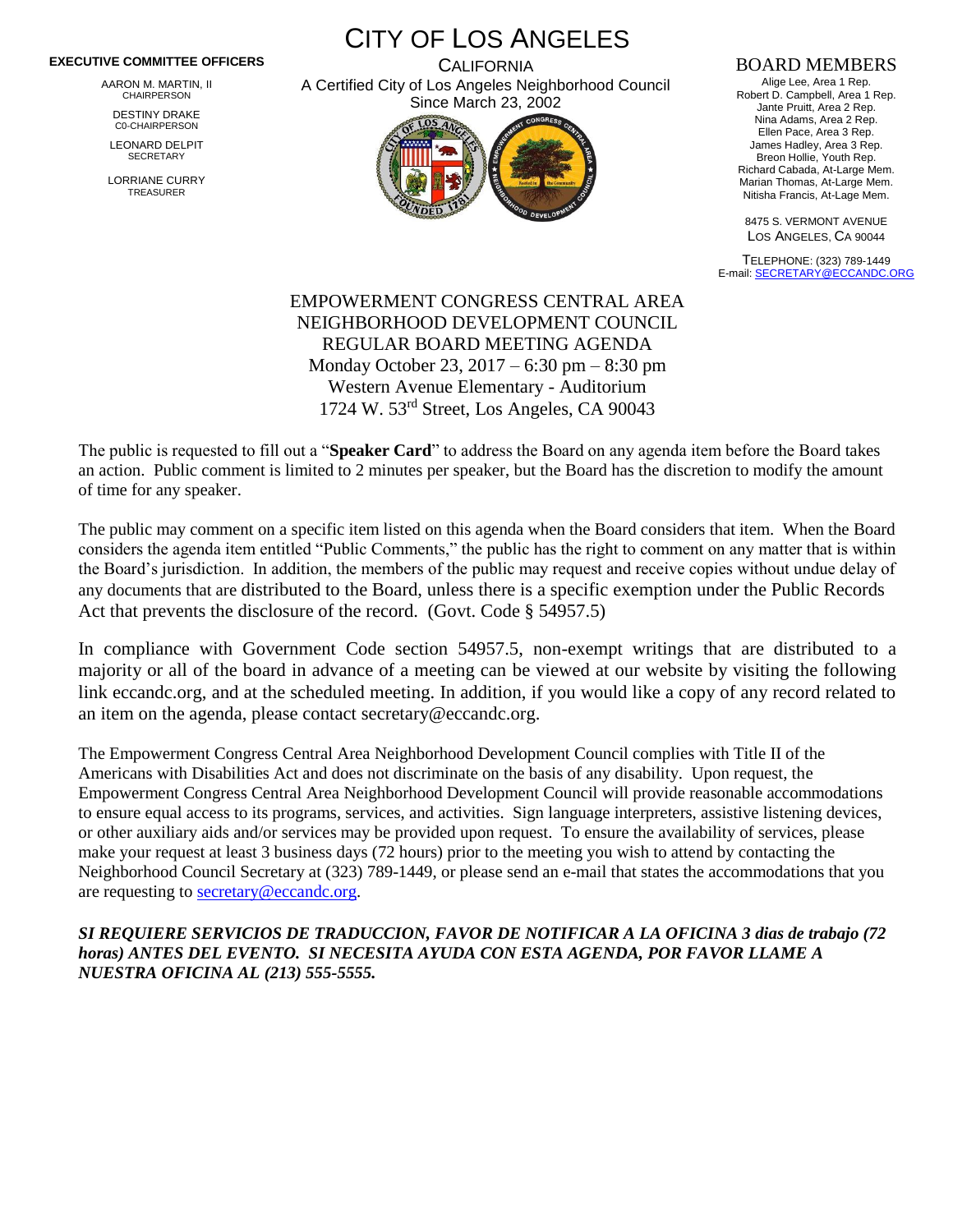- 1. Welcome and Call to Order and Board of Directors. (Chairperson) [Start Time 6:30pm 6:35pm] **Chairperson (2nd Quarter Update to Community & Stakeholders)** a. Veteran's Day Honorary Breakfast event schedule for November 4, 2017 from 9am-1pm at Jackie Tatum/Harvard Park Recreation Center (Public Funds T.B.D. today) Area3 b. Halloween Program & Haunted House schedule for October 26-28, 2017 from 6pm-8pm at Jackie Tatum/Harvard Park Recreation Center (Public Funds T.B.D. today) Area3
- 2. Pledge of Allegiance (Youth Representative) [6:35pm 6:40pm]
- 3. Roll Call (Secretary) Quorum Present Yes/No [6:40pm 6:45pm]
- 4. (Action Item) Meeting Minutes (Secretary) [6:45pm 6:50pm] Review and possible approval of minutes from prior meeting held on September 25, 2017 (Secretary) Motion By:  $2<sup>nd</sup>$  By: Yes Votes: ( ) No Votes: ( ) Abstentions: ( ) Motion Carries: (Yes) or (No)
- 5. (Action Item) Treasure Report (Treasure) [6:50pm 7:00pm] Review and possible approval of treasure report dated September 25, 2017 (Treasure) Motion By:  $2<sup>nd</sup>$  By: Yes Votes: ( ) No Votes: ( ) Abstentions: ( ) Motion Carries: (Yes) or (No)
- 6. Elected Officials (Report to Community & Stakeholders) [7:00pm 7:15pm] United States House of Representative, Congresswoman Karen Bass (37<sup>th</sup> Congressional District) California State Senate Holly Mitchell Office (30<sup>th</sup> Senate District) California State Assembly, Assemblyman Sebastian Ridley-Thomas (54th Assembly District) California State Assembly, Assemblyman Reggie Sawyer (59th Assembly District) County of Los Angeles, Supervisor Mark Ridley-Thomas (2nd County District) City Los Angeles, Mayor Eric Garcetti Office, City of Los Angeles, City Attorney Mike Feuer Office City of Los Angeles, Councilman Marqueece Harris-Dawson Office (8th Council District)
- 7. Public Officials (Report to Community & Stakeholders) [7:15pm -7:30pm] California Highway Patrol, (CHP) Los Angeles County Sheriff Department Los Angeles Police Department, (Southwest and 77<sup>th</sup>) Los Angeles Unified School Police Department (Horace Mann and Obama Prep.) Los Angeles Fire Department, (Station No. 66) City Departments & Bureaus, Boards & Commissions, City Council Committees Certified Neighborhood Councils in Region 10
- 8. Presentations Speaker time limit is 10 minutes.] [7:30pm 7:35pm] a. DK Communications (Wireless Cell Towers near Denker and Martin Luther King Boulevard)
- 9. Public Comments Comments from the public on non-agenda items within the Board's subject matter jurisdiction. [Speaker time limit is 2 minutes.] [7:35pm – 7:40pm]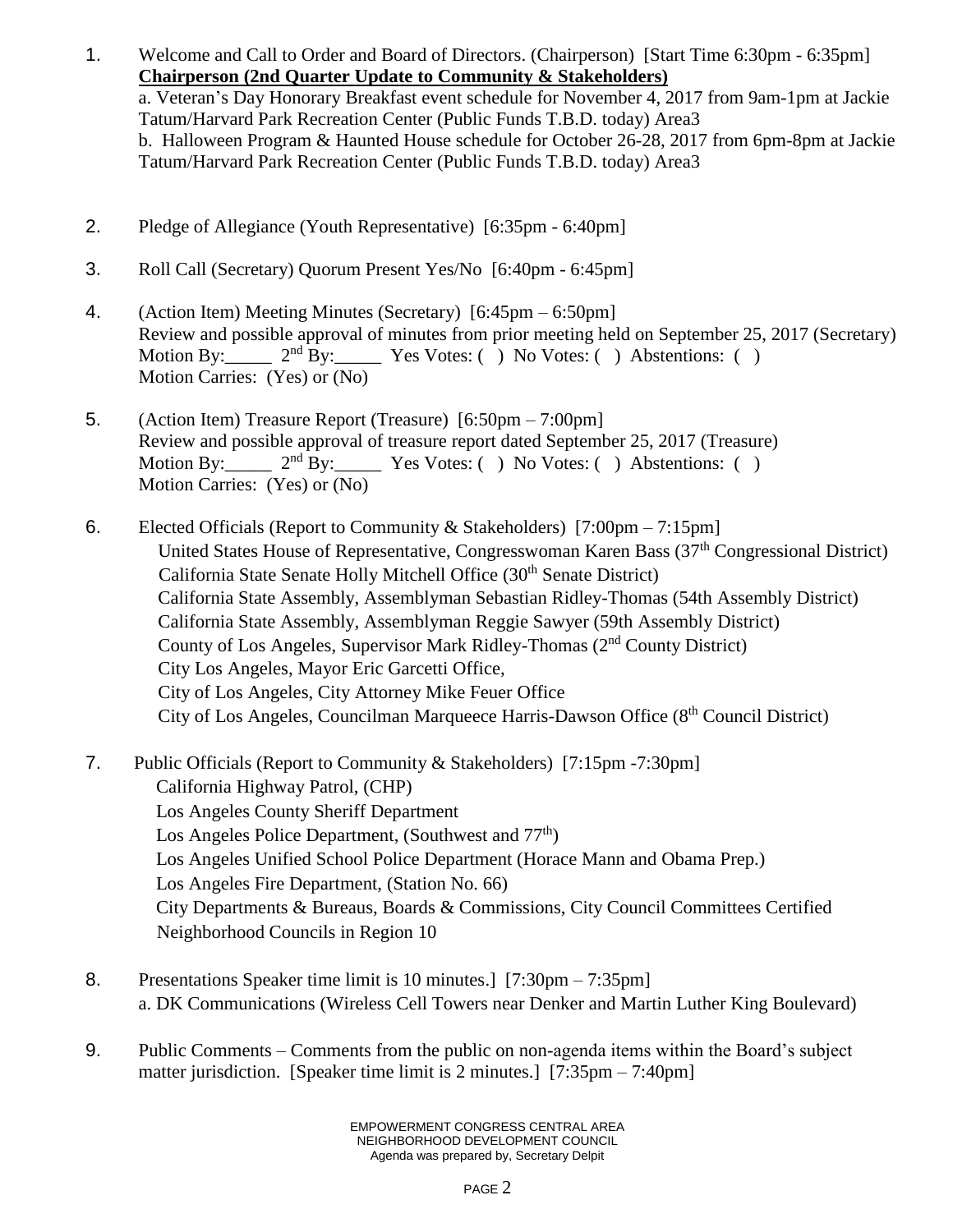10. Old Business: (Action Items) Funding Request (Treasure) [7:40pm – 7:45pm] a. Discussion of and possible approval of Moore Business Results Proposal dated June 14, 2017 in the amount not to exceed (\$3,000) Motion By: 2<sup>nd</sup> By: Yes Votes: ( ) No Votes: ( ) Abstentions: ( ) Motion Carries: (Yes) or (No)

b. Discussion of and possible approval of Veterans Day Honorary Breakfast Event scheduled for November 4, 2017 and Application For Use of Facilities at Jackie Tatum/Harvard Park Recreation Center dated September 20, 2107 in the amount not to exceed (\$1,547.75) Motion By:  $2<sup>nd</sup> By: Yes Votes: () No Votes: () Abstentions: ()$ Motion Carries: (Yes) or (No)

c. Discussion of and possible approval of Halloween Program & Haunted House Event scheduled for October 26-28, 2017 at Jackie Tatum Harvard Park Recreation Center and Itemized Budget dated September 20, 2107 in the amount not to exceed (\$1,500) Motion By:  $2<sup>nd</sup> By: Yes Votes: () No Votes: () Abstentions: ()$ Motion Carries: (Yes) or (No)

d. Discussion of and possible approval of a funding request by Sanctuary of Hope to have the Empowerment Congress Central Area Neighborhood Development Council to sponsor only the food for Sanctuary of Hope Youth Homelessness & Food Conversation Event schedule for the month of November, 2017 not to exceed  $(\$1,500)$ <br>Motion By: $\frac{\ }{2^{nd}}$  By: $\frac{\ }{2^{rd}}$  Yes Vo

Motion By:  $2<sup>nd</sup> By: Yes Votes: ( ) No Votes: ( ) Abstentions: ( )$ Motion Carries: (Yes) or (No)

e. Discussion of and possible approval of a funding request for (Are 1) in the amount not to exceed (\$3,000) (Robert Campbell) Motion By:  $2<sup>nd</sup>By:$  Yes Votes: ( ) No Votes: ( ) Abstentions: ( ) Motion Carries: (Yes) or (No)

11. New Business: [7:45pm – 7:55pm]

a. Discussion of and possible approval of a funding request for the Western Avenue Community Improvement Project in the amount not to exceed (\$15,000) using the money we received from former Los Angeles City Councilman Bernard Parks on March 25, 2016, or using the funds (\$23,000) we may receive from the California Science Center in the near future. (Pending the approval of the City Attorney and Department of Neighborhood Empowerment to accept the funds on our behalf.) (Secretary Leonard Delpit)

Note: These funds will be uses to put signage or art installations along Western Avenue that serve the purpose of beautifying the streetscape from Martin Luther King Boulevard to Florence Avenue and educating the community about the environment.

Motion By: 2<sup>nd</sup> By: Yes Votes: ( ) No Votes: ( ) Abstentions: ( ) Motion Carries: (Yes) or (No)

> EMPOWERMENT CONGRESS CENTRAL AREA NEIGHBORHOOD DEVELOPMENT COUNCIL Agenda was prepared by, Secretary Delpit